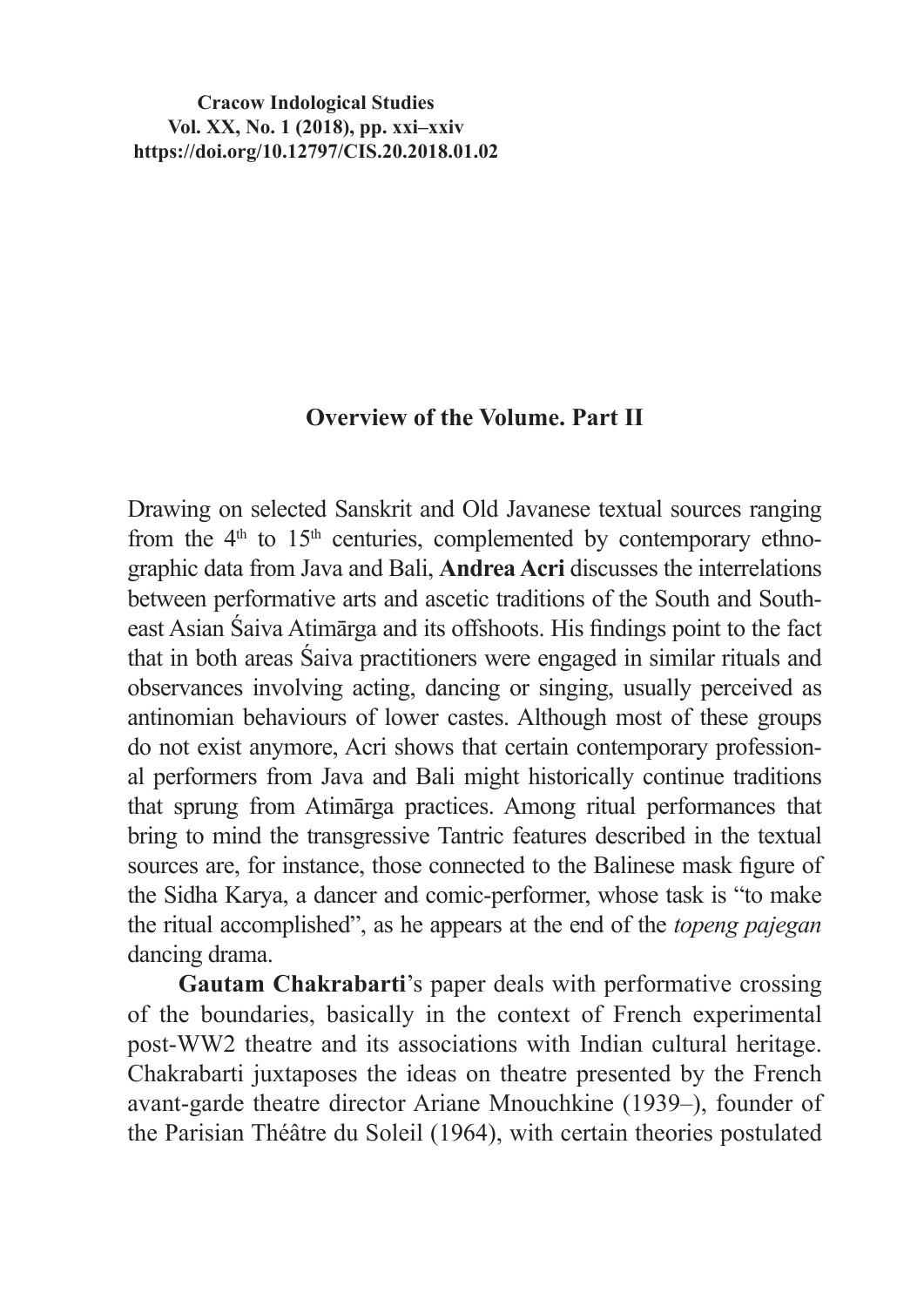in the *Nāṭyaśāstra*. Within the frame of comparative cultural history, the author seeks to trace possible links and convergences between those two modes of dramaturgy, chiefly referring to the *L'Indiade ou l'Inde de leurs rêves* (1987–1988), the play written by Hélène Cixous in cooperation with Mnouchkine. It seems, as Chakrabarti suggests, that Mnouchkine's inclinations for the ritualistic tools and techniques of expression, e.g. the use of bodily and non-verbal practices on the stage, could reflect her personal encounter with existing forms of Indian theatre which, like Kathakaḷi, are to some extent still informed by *Nāṭyaśastra* precepts.

In her paper on poetry and alterity, **Silvia D'Intino** looks for the first traces of Indian theatrical art in the Vedic dialogue hymns. Her investigation about the peculiar use of first person singular pronouns, in the restricted group of Ṛgvedic hymns addressed to Varuṇa, reveals the resemblance between the art of the actor and that of the poet. As D'Intino shows, the shifts between the speaking 'I' and the lyrical 'I'—for instance when the poet avoids speaking in his own name and instead assumes the role of someone else, gods among others—result in a distancing effect and the creation of the poet's "poetic persona". From such a perspective, all the strategies and devices aimed at imbuing the poetic dialogue with many voices should be seen as contributing to the process of creating the character, thus affecting the invention of Indian theatre.

**Dominic Goodall**'s aim is to draw the attention to the so far ignored pre-modern Sanskrit texts that treat the topic of the temple-dancers' status. Putting into question Hélène Brunner's dismissal of the evidence about courtesans found in the *Kāmikāgama*, due to the alleged forgery of its edition printed in 1916-1918, Goodall reopens the question by examining a rich corpus of early sources. These include textual and epigraphical materials in Sanskrit and Tamil from India and Cambodia, which concern the figures of Rudraganikās, the "courtesans of Rudra". Whereas his thorough inquiry of  $pre-10<sup>th</sup>$  century passages from across the Sanskritic world proves the long history of a complex phenomenon including "1) temple-slavery, 2) dancing-acting and 3) prostitution",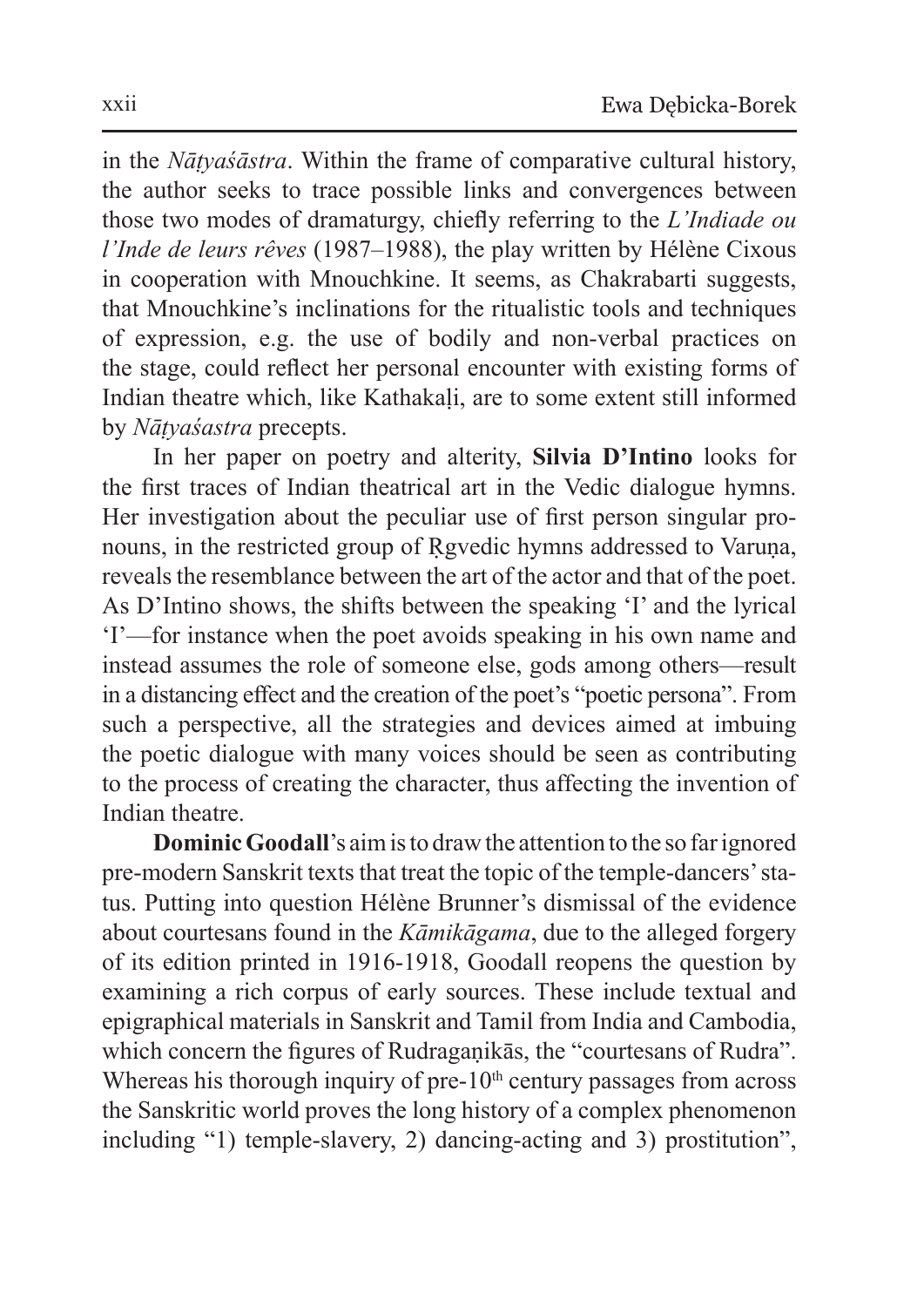the specific study of South Indian Temple  $\bar{A}$ gamas from the 12<sup>th</sup> century onwards implies the shifting statuses for courtesans who lived in the big temple-cities of the Tamil region. The author frames his research within the context of the poor transmission and lack of critical editions of the South Indian texts analyzed, thus raising important questions on their history and modes of composition, and their impact on scholarly views on such debated topics as the institution of temple-dance.

The paper of **Thomas Kintaert** provides us with the second part of the series on ritual performances in Bharata's *Nāṭyaśastra*  launched in the previous volume of *Cracow Indological Studies*. It gathers the relevant and detailed data on food offerings treated in the text and discusses their usage in various ritual contexts: the construction of the theatre building, the consecration of *mṛdaṅga* drums, the consecration of the playhouse and the stage, the offerings to human agents during the construction of the theatre building. In addition, it offers some glimpses on prescriptions recommending miscellaneous ritual items like, for instance, gems. The collected material constitutes an excellent basis for further investigations concerning the link between ritual and theatre as expounded in the treatise.

Using the data gathered during fieldwork in Assam, **Irene Majo Garigliano** discusses the shifting categories of ritual, possession and theatre in relation to the festival of the Deodhāni-nāc, performed every August in the Kāmākhya temple in Guwahati. She focuses on the creative process by which each performer—the *deodhā*, chosen Assamese male who becomes possessed by the goddess Kāmākhyā or other related deities and dances to the beat of drum for three days—builds a unique style of dance, recognizable over the years. Although the Deodhānināc cannot be treated as a dramatic performance—*deodhā*s, priests and devotees view it rather as a divine play (*līlā*)—Majo Garigliano posits the hypothesis that nonetheless the performers display some parallels with actors. They do not simply recreate a shared visual imagery based on the deities' iconography, but also give it more subjective and personal features, thus establishing a peculiar way of dance within the limits of the festival's formal and conventional structure.